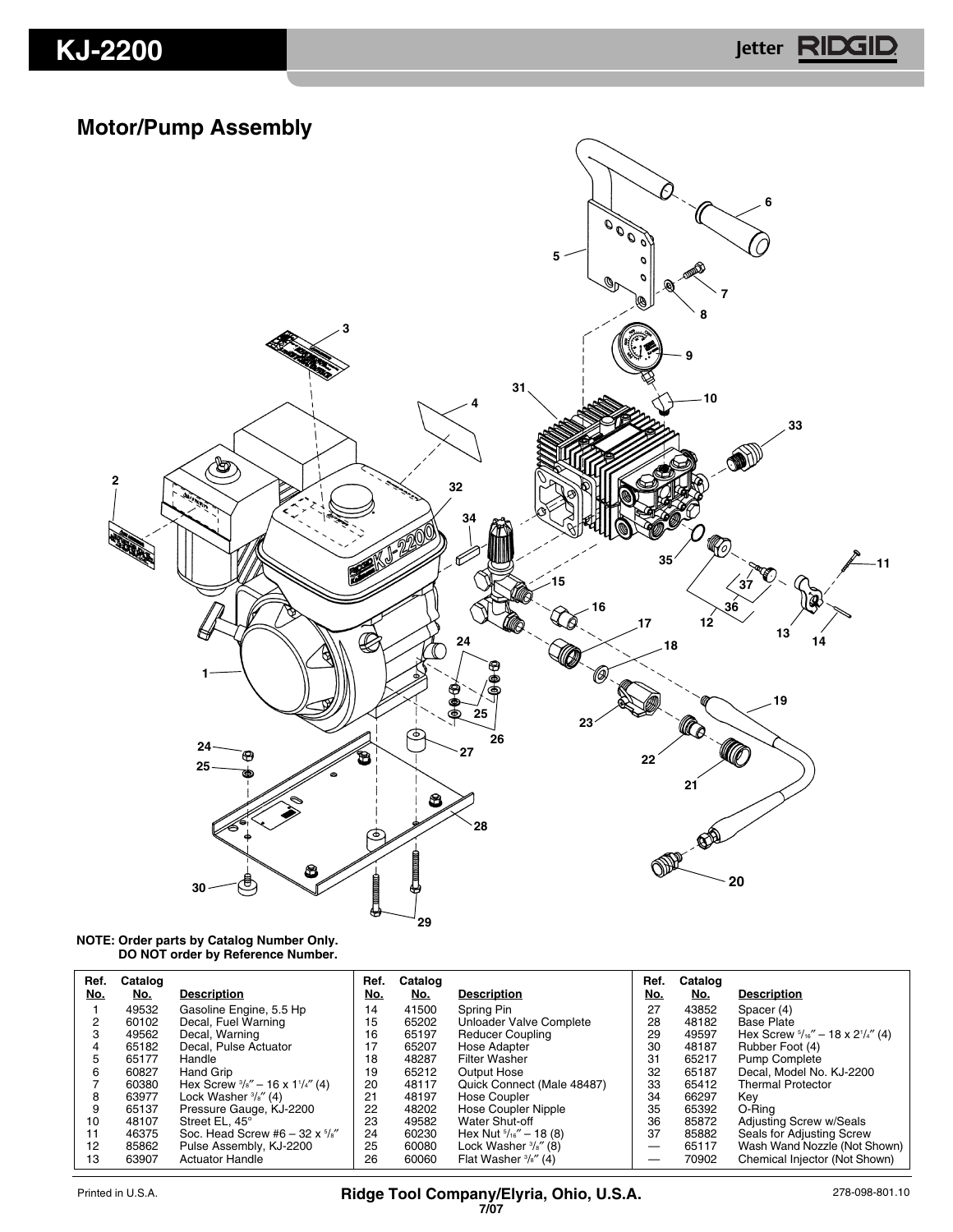## **Pump Assembly**



### **NOTE: Order parts by Catalog Number Only. DO NOT order by Reference Number.**

| Ref.       | Catalog |                            | Ref.       | Catalog    |                                 | Ref. | Catalog    |                                 |
|------------|---------|----------------------------|------------|------------|---------------------------------|------|------------|---------------------------------|
| <u>No.</u> | No.     | <b>Description</b>         | <u>No.</u> | <u>No.</u> | <b>Description</b>              | No.  | <u>No.</u> | <b>Description</b>              |
|            | 65217   | Pump Assembly              | 13         | 65282      | $O-Ring(3)$                     | 26   | 65347      | <b>Mounting Flange</b>          |
|            | 65222   | <b>Bearing Retainer</b>    | 14         | 65287      | Slinger (3)                     | 27   | 65352      | Bolt $(4)$                      |
|            | 65227   | <b>Bolt</b> (4)            | 15         | 65292      | Lower Plunger (3)               | 28   | 65357      | O-Rina                          |
| з          | 65232   | <b>Bearing Cover</b>       | 16         | 65297      | Wrist Pin (3)                   | 29   | 65362      | Drain Plug                      |
| 4          | 65237   | Crankcase Seal Kit (4 pcs) | 17         | 65302      | Connecting Rod (3)              | 30   | 65367      | Plunger Seal Kit (3 sets)       |
| 5          | 65242   | <b>Retaining Ring</b>      | 18         | 65307      | Bolt, M5 x 20 (6)               | 31   | 65372      | Cup Retainer (3)                |
| 6          | 65247   | <b>Ball Bearing</b>        | 19         | 65312      | Crankcase Cover                 | 32   | 65377      | Pump Head                       |
|            | 65252   | <b>Shaft Retainer</b>      | 20         | 65317      | Sight Glass w/O-Ring & Retainer | 33   | 65382      | Bolts, M6 x 60 (8)              |
| 8          | 65257   | Crankcase                  | 21         | 65322      | <b>Bolt</b>                     | 34   | 65387      | Valve Cap (6)                   |
| 9          | 65262   | <b>Dipstick</b>            | 22         | 65327      | Washer                          | 35   | 65392      | $O-Ring(6)$                     |
| 10         | 65267   | Nut (3)                    | 23         | 65332      | Crankshaft                      | 36   | 65397      | Valve Kit (6 Valves, 6 O-Rings) |
| 11         | 65272   | Plunger Seal (3)           | 24         | 65337      | <b>Roller Bearing</b>           | 37   | 65402      | Port Plug, Small                |
| 12         | 65277   | Plunger (3)                | 25         | 65342      | <b>Retaining Ring</b>           | 38   | 65407      | Port Plug, Large                |

## **FV-1 Foot Valve**

| Ref.<br>No. | Catalog<br>No. | <b>Description</b>             |
|-------------|----------------|--------------------------------|
|             | 48157          | Foot Valve Complete, FV-1      |
| 1           | 49787          | Elbow w/Swivel, 1/4" NPT (2)   |
| 2           | 49777          | Decal, Model No.               |
| 3           | 49772          | Cover                          |
| 4           | 36787          | Screw, Self Tapping, #10 (4)   |
| 5           | 49792          | Lock Washer $\frac{9}{16}$ (2) |
| 6           | 49797          | Street EL, '/4" NPT(2)         |
| 7           | 49782          | <b>Valve Assembly</b>          |
| 8           | 49802          | Carriage Bolt, 1/4" NPT        |
| 9           | 47297          | Lock Nut, 1/4" - 20            |
| 10          | 49767          | Foot Pedal                     |
| 11          | 36737          | Base                           |
| 12          | 36747          | Pivot Pin                      |
| 13          | 48117          | Quick Connect - Female         |

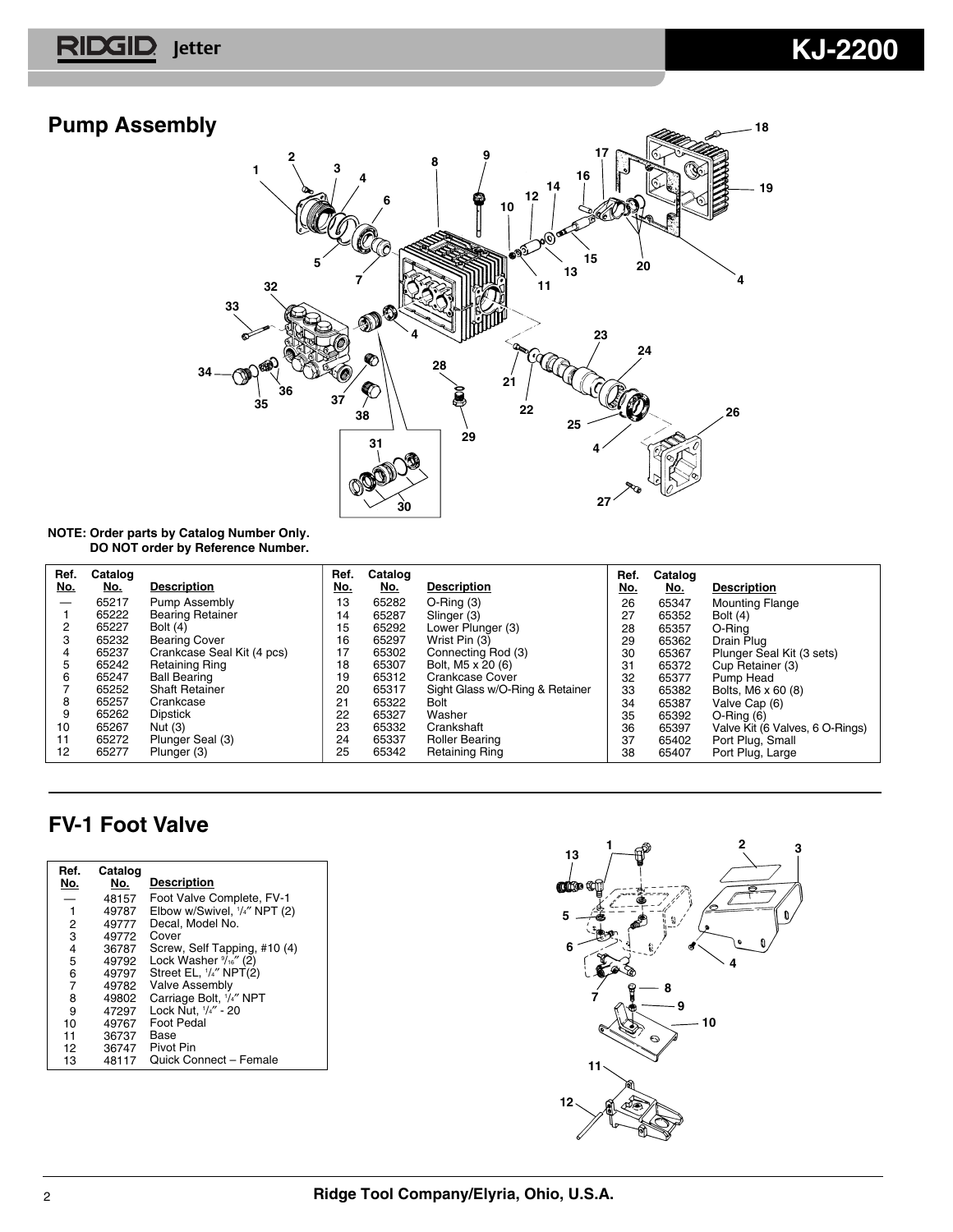# **KJ-2200 Jetter**

### **Cart with Hose Reel**



#### **NOTE: Order parts by Catalog Number Only. DO NOT order by Reference Number.**

| Ref. | Catalog |                                              | Ref. | Catalog |                                                          | Ref. | Catalog |                                           |
|------|---------|----------------------------------------------|------|---------|----------------------------------------------------------|------|---------|-------------------------------------------|
| No.  | No.     | <b>Description</b>                           | No.  | No.     | <b>Description</b>                                       | No.  | No.     | <b>Description</b>                        |
|      | 64737   | H-30 Cart with Hose Reel                     | 13   | 96730   | Hex Nut, $\frac{5}{16}$ (4)                              | 25   | 67702   | Service Kit, Swivel                       |
|      | 47977   | Cart Handle                                  | 14   | 60080   | Lock Washer $\frac{5}{16}$ " (4)                         | 26   | 85910   | Hex Screw, $\frac{5}{16}$ " - 18 x 1" (2) |
|      | 23617   | Carriage Bolt, $\frac{3}{8}$ " - 16 x 2" (2) | 15   | 23607   | End Cap $(2)$                                            | 27   | 67707   | Bearing Block, Plain                      |
| з    | 27017   | Screw, #12 - 24 x $\frac{5}{8}$ " (4)        | 16   | 48487   | Quick Connect, Male 1/4 NPT                              | 28   | 67712   | Bracket, Lock Side                        |
| 4    | 47972   | Latch (2)                                    | 17   | 48152   | Reducer Bushing, $1/2 - 1/4$ NPT F                       | 29   | 75110   | Hex Nut, $\frac{5}{16}$ – 18 (2)          |
| 5    | 45275   | Screw, #10 - 24 x $\frac{1}{2}$ "            | 18   | 48022   | Hose Reel Complete                                       | 30   | 67717   | Spacer (2)                                |
| 6    | 48012   | Spring Clip                                  | 19   | 43847   | Hex Screw, $\frac{5}{16}$ " - 18 x 1 $\frac{1}{2}$ " (4) | 31   | 67722   | Spool                                     |
|      | 47962   | Frame Weldment                               | 20   | 67677   | Reel Lock                                                | 32   | 67727   | Bracket, Plain                            |
| 8    | 61470   | Rubber Plug                                  | 21   | 67682   | Lock Nut                                                 | 33   | 67732   | Knob, Drag Brake                          |
| 9    | 60050   | Retaining Ring (4)                           | 22   | 67687   | Sleeve                                                   | 34   | 67737   | Crank                                     |
| 10   | 23597   | Wheel $(2)$                                  | 23   | 67692   | Reducer Bushing, $1/2 - 1/4$ NPT M                       | 35   | 67742   | Bearing Block, Drag                       |
| 11   | 48007   | Cinch Strap                                  | 24   | 67697   | <b>Swivel Connector</b>                                  | 36   | 67747   | Hex Screw. $5/16'' - 18 \times 3^{1/2''}$ |
| 12   | 47982   | Wing Nut, $\frac{3}{8}$ " (2)                |      |         |                                                          |      |         |                                           |